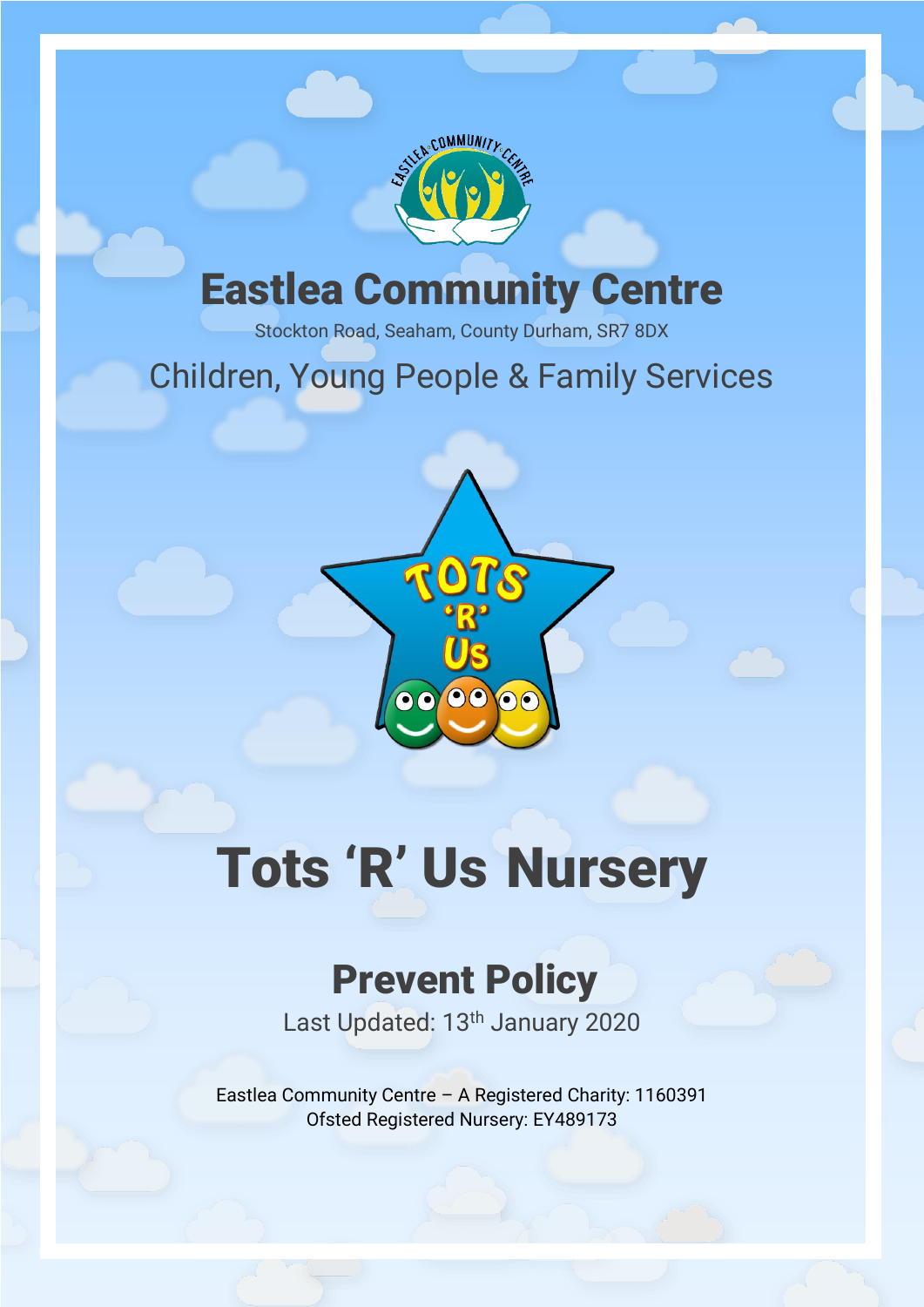### **Prevent Policy**

#### **Safeguarding children and young people from being drawn into or supporting terrorism. Protecting Children from Extremism and Radicalisation.**

Childcare providers have a vital role to play in protecting children and young people from the risks of extremism and radicalisation. This role is underpinned by the Counter Terrorism and Security Act (2015) to have due regard to the need to prevent people from being drawn into terrorism.

The Prevent Strategy, published by the Government in 2011 is part of an overall counter-terrorism strategy, CONTEST. The aim of the Prevent Strategy is to reduce the threat to the UK from terrorism by stopping people becoming terrorists or supporting terrorism activity.

At Tots 'R' Us Nursery, all staff are expected to set an example by upholding the fundamental principles of British values, and promoting them to the children at the Nursery. These include democracy, the rule of law, individual liberty and mutual respect, and tolerance of those with different faiths and beliefs.

The Nursery is fully committed to safeguarding and promoting the welfare of all children and young people who we work with. As a childcare provider, we recognise that safeguarding against radicalisation is no different from safeguarding against any other vulnerability. The threat from terrorism has raised a specific need to safeguard children and young people from being radicalised into holding extreme views, including justifying political, religious, sexist or racist violence, and steering individuals into a rigid and narrow ideology that is either vocal or active opposition to fundamental British values including embracing diversity and mutual respect and tolerance of different faiths and beliefs.

The Nursery values freedom of speech and the expression of beliefs / ideology as fundamental rights underpinning our society's values. Children, young people and all childcare workers have the right to speak freely and voice their opinions; however, freedom comes with responsibility and free speech that is designed to manipulate the vulnerable or that leads to violence and/or harm of others goes against the moral principles in which freedom of speech is valued. Free speech is not an unqualified privilege; it is subject to laws and policies governing equality, human rights, community safety and community cohesion.

Risks may include the exploitation of vulnerable people, to involve them in terrorism or in activity in support of terrorism. The normalisation of extreme views may also make children and young people vulnerable to future manipulation and exploitation. The Nursery is clear that this exploitation and radicalisation should be viewed as a safeguarding concern.

The Nursery seeks to protect children and young people against the messages of all violent extremism.

#### **Links to other policies**

Policy Statement links to the following policies:

- Safeguarding and Child Protection Policy
- Equality, Diversity & Inclusion Policy
- Confidentiality, Data Protection and Sharing Information Policy
- Positive Behaviour and British Values Policy
- E-Safety Policy

#### **Aims and Principles**

To ensure all Nursery staff are aware of the Prevent Strategy and are able to protect children and young people who are vulnerable or at risk of being radicalised by working alongside other professional bodies and agencies to ensure that individuals are safe from harm.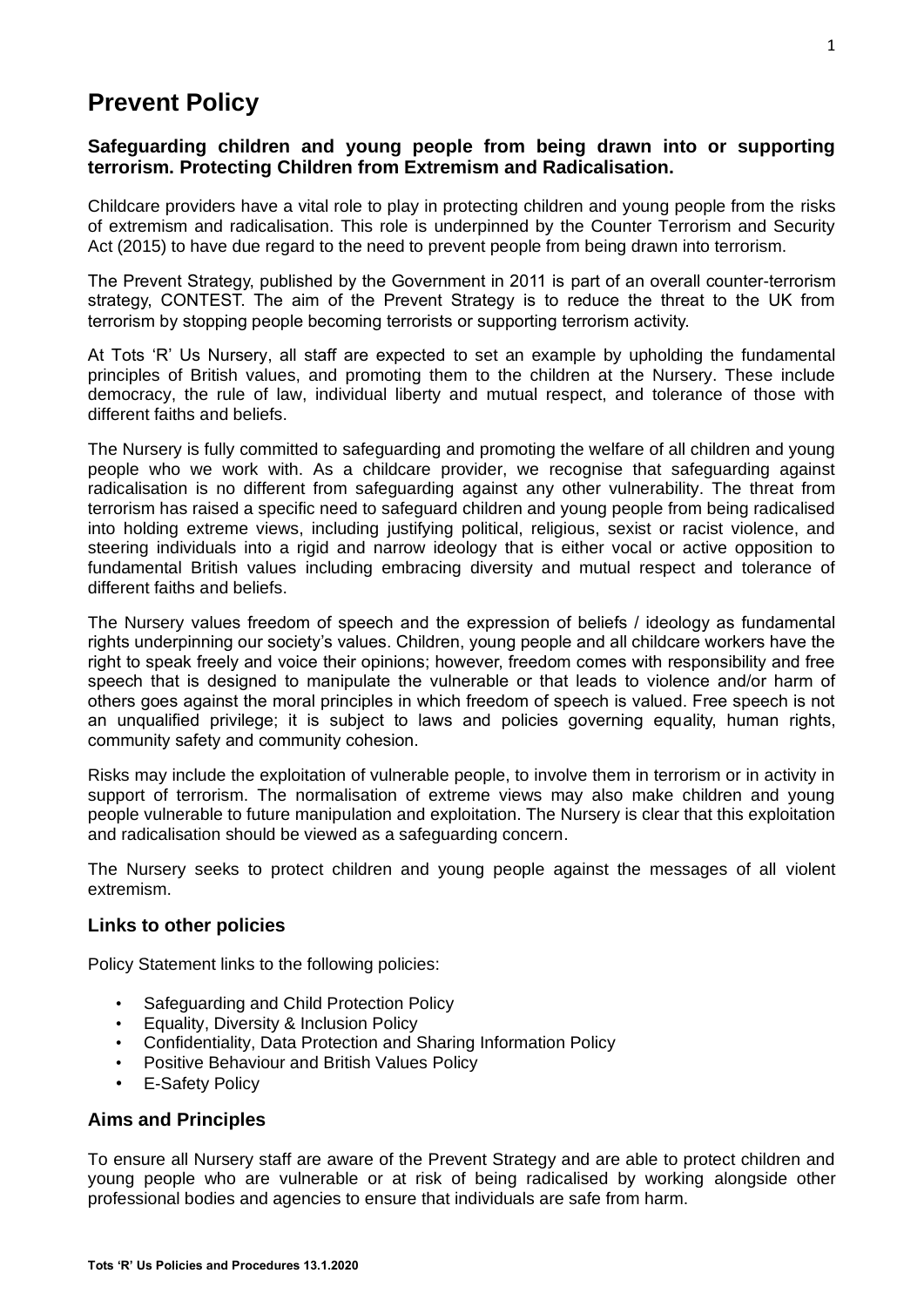#### **The principle objectives are that:**

All staff working or volunteering within our Nursery will:

- Have an understanding of what radicalisation and extremism are and why we need to be vigilant
- Know what the Nursery policy is on safeguarding from radicalisation and extremism and will follow the policy when issues arise
- All parents will know that the Nursery has policies in place to keep children and young people safe from harm and that we regularly review our systems to ensure they are appropriate and effective

#### **Definitions**

**Radicalisation** refers to the process by which a person comes to support terrorism and extremism leading to terrorism (**Appendix 1**).

**Extremism** is defined by Government in the Prevent Strategy as vocal or active opposition to fundamental British values, including democracy, the rule of law, individual liberty and mutual respect and tolerance of different faiths and beliefs (**Appendix 1**).

**Terrorism** is defined by Government as *"The use of violence in order to accomplish political, religious or social objectives".* Terrorism is a criminal act that influences an audience beyond the immediate victim. Effectiveness is not the act itself but the impact on Government and the public.

#### **Procedures for referrals**

Keeping children and young people safe from these risks is a safeguarding matter and should be approached in the same way as safeguarding children from other risks.

Although serious incidents involving radicalisation have not occurred at our Nursery and although the risk is minimal in County Durham, it is important for us to be vigilant and remain informed about the issues, which affect risks to the provision. All staff are reminded to dispel belief that instances of radicalisation 'could not happen here'.

When any member of staff has concerns that a child or young person may be at risk of radicalisation or involvement in terrorism, they should speak with the Nursery's Designated Safeguarding Lead for safeguarding children. All staff will follow the same process and flowchart as used for any safeguarding concerns. The Designated Safeguarding Lead will be responsible for contacting the **Durham Police Prevent Team\*** who will assess whether the child or young person may be at risk of radicalisation, and where relevant, the Police Prevent Team will refer them to the Local Authority **Channel Panel**\*\*.

#### **Durham Police Prevent Team - Telephone 0191 3752234 or 101**

#### **Email: HQspecialbranch@durham.pnn.police.uk**

#### **Roles and Responsibilities of the Designated Safeguarding Lead**

The Designated Safeguarding Lead for the Nursery is Michelle Todd - Telephone 0191 5812399 / 07484032308 who is responsible for:

- Ensuring that staff are aware of who is the first point of contact in relation to protecting children and young people from radicalisation and involvement in terrorism
- Maintaining and applying a good understanding of the relevant guidance in relation to preventing children and young people from becoming involved in terrorism, and protecting them from radicalisation by those who support terrorism or forms of extremism which lead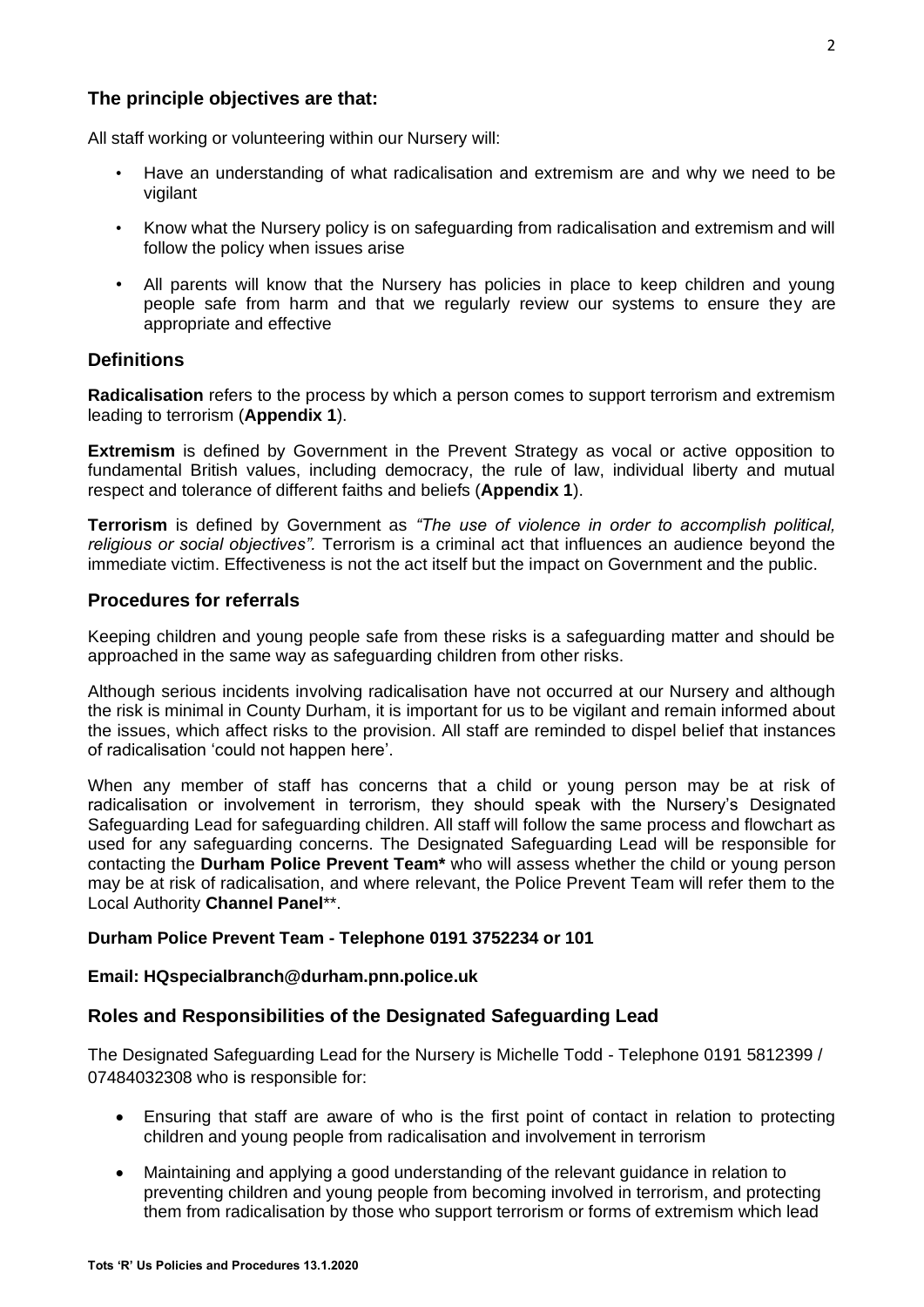to terrorism

- Raising awareness about the role and responsibilities of the Nursery in relation to protecting children and young people from radicalisation and involvement in terrorism
- Raising awareness within the organisation of safeguarding processes relating to protecting children and young people from radicalisation and involvement in terrorism
- Acting as the first point of contact within the organisation for case discussions relating to children and young people who may be at risk of radicalisation or involved in terrorism
- Collating relevant information in relation to referrals of vulnerable children and young people into the **Channel\*\*** process via the **Police Prevent Team\***
- Attending Channel meetings, where necessary, to support assessment and intervention.

**\*The Police Prevent Team** will carry out an initial assessment to ascertain whether the child or young person may be at risk of radicalisation, and where relevant, will refer them to the Local Authority Channel Panel.

**\*\*Channel** is a multi-agency approach to provide support to individuals who are at risk of being drawn into terrorist related activity. Channel aims to:

- Establish an effective multi-agency referral and intervention process to support vulnerable individuals
- Safeguard individuals who might be vulnerable to being radicalised, so that they are not at risk of being drawn into terrorist-related activity
- Provide early intervention to protect and divert people away from the risks they face and reduce vulnerability.

Numerous factors can contribute to and influence the range of behaviours that are defined as violent extremism, but most young people do not become involved in extremist action. For this reason, the appropriate interventions in any particular case may not have any specific connection to the threat of radicalisation, for example, they may address mental health, relationship or drug/alcohol issues.

#### **Risk reduction**

The Nursery Management Team, Trustees and Designated Safeguarding Lead will assess the level of risk within the Nursery and put actions in place to reduce any identified risks.

Children and young people are regularly taught about how to stay safe when using the internet and are encouraged to recognise that people are not always who they say they are online. They are taught to seek adult help if they are upset or concerned about anything they read or see on the internet.

#### **Staff Training**

The Nursery will ensure that staff have 'due regard to the need to prevent people from being drawn into terrorism'. They are aware of the threats, risks and vulnerabilities that are linked to radicalisation and they understand the signs that someone may be vulnerable to radicalisation. Training is undertaken via a briefing, e learning or a face-to-face workshop to raise awareness of Prevent (WRAP) session.

#### **Policy Review**

This policy statement alongside all other policies of the Nursery is to be reviewed annually, unless changes in legislation necessitate an earlier review.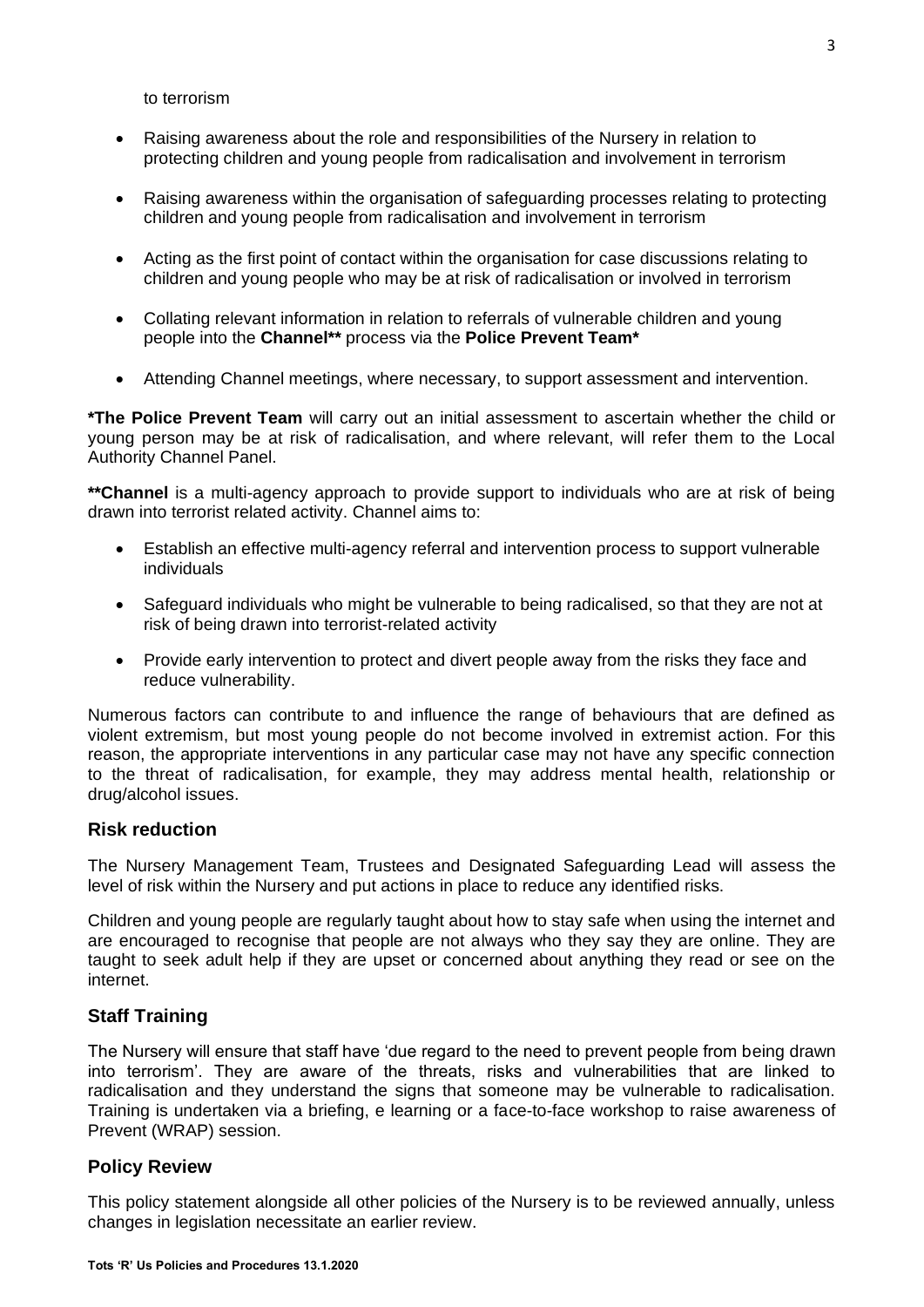#### **Appendix 1**

#### **Indicators of Vulnerability to Radicalisation**

- 1. Radicalisation refers to the process by which a person comes to support terrorism and forms of extremism leading to terrorism.
- 2. Extremism is defined by the Government in the Prevent Strategy as vocal or active opposition to fundamental British values, including democracy, the rule of law, individual liberty and mutual respect and tolerance of different faiths and beliefs. We also include in our definition of extremism calls for the death of members of our armed forces, whether in this country or overseas.
- 3. Extremism is defined by the Crown Prosecution Service as:

The demonstration of unacceptable behaviour by using any means or medium to express views which:

- Encourage, justify or glorify terrorist violence in furtherance of particular beliefs
- Seek to provoke others to terrorist acts
- Encourage other serious criminal activity or seek to provoke others to serious criminal acts; or
- Foster hatred, which might lead to inter-community violence in the UK.
- 4. There is no such thing as a "typical extremist": those who become involved in extremist actions come from a range of backgrounds and experiences, and most individuals, even those who hold radical views, do not become involved in violent extremist activity.
- 5. Children and young people may become susceptible to radicalisation through a range of social, personal and environmental factors - it is known that violent extremists exploit vulnerabilities in individuals to drive a wedge between them and their families and communities. It is vital that all Nursery staff is able to recognise those vulnerabilities.
- 6. Indicators of vulnerability include:

**Identity Crisis** – the child or young person is distanced from their cultural / religious heritage and experiences discomfort about their place in society

**Personal Crisis** – the child or young person may be experiencing family tensions; a sense of isolation; and low self-esteem; they may have dissociated from their existing friendship group and become involved with a new and different group of friends; they may be searching for answers to questions about identity, faith and belonging

**Personal Circumstances** – migration; local community tensions; and events affecting the child or young person's country or region of origin may contribute to a sense of grievance that is triggered by personal experience of racism or discrimination or aspects of Government policy

**Unmet Aspirations** – the child or young person may have perceptions of injustice; a feeling of failure or rejection of civic life

**Experiences of Criminality** – this may include involvement with criminal groups, imprisonment, and poor resettlement / reintegration

**Individual Needs** – child or young person may experience difficulties with social interaction, empathy with others, understanding the consequences of their actions and awareness of the motivations of others.

However, this list is not exhaustive, nor does it mean that all children or young people experiencing the above are at risk of radicalisation for the purposes of violent extremism.